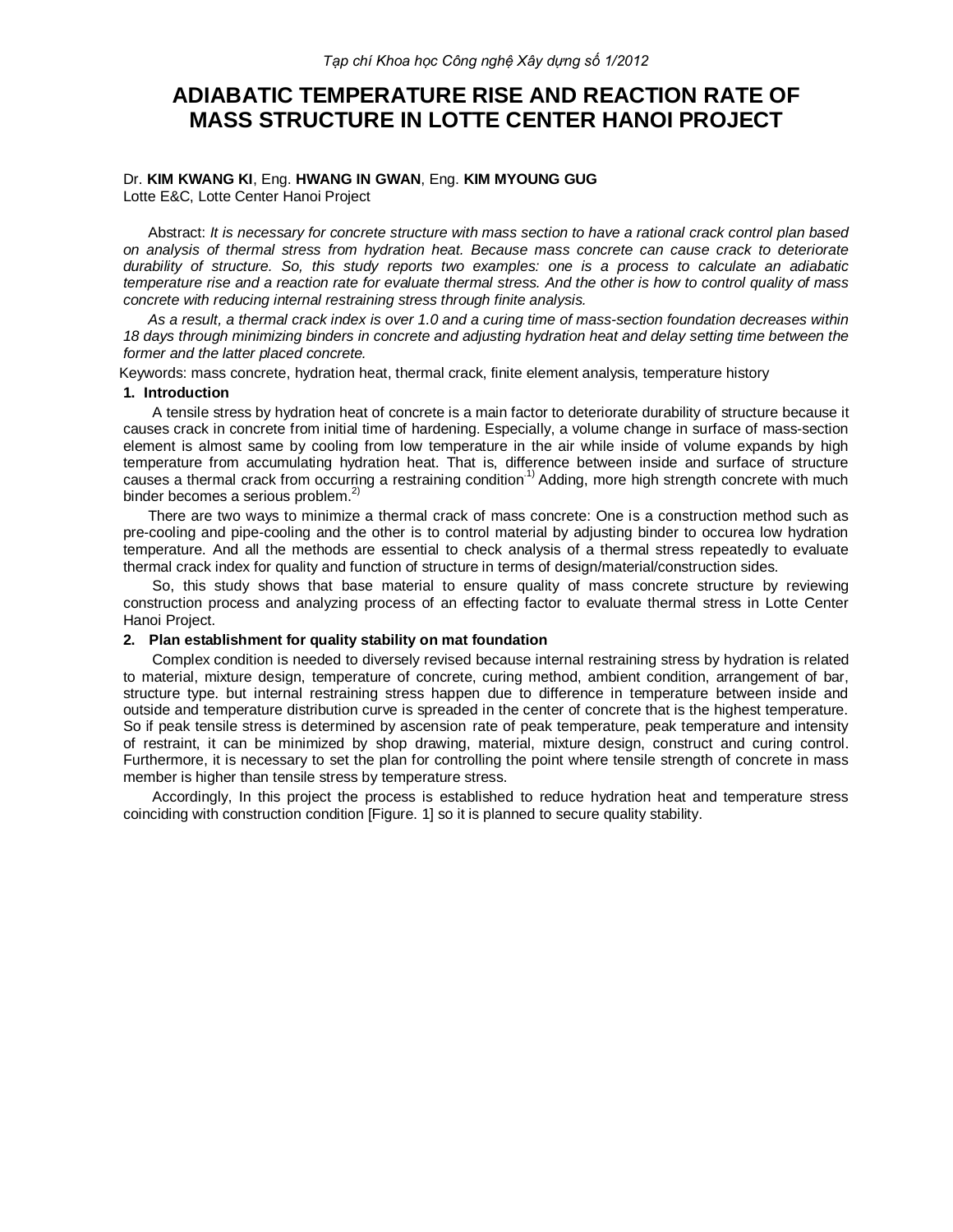

**Figure 1.** *Process to minimize a thermal stress of mat foundation*

# *2.1 Analysis on affecting factor of hydration heat*

The hydration heat on concrete depends on Adiabatic temperature rise and reaction rate according to property and quantity of cement. In order to analyze hydration heat of concrete, thermal property of concrete that is related to Adiabatic temperature rise(K), reaction rate( $\alpha$ ) mixture design is needed to confirm. So I measured the hydration exothermic rate to review the lowest hydration heat & the highest strength of cement and checked Adiabatic temperature rise experiment & strength of test piece with fly-ash.

### *2.2 Comparative analysis of experimental value and measured value in the mock-up test*

Thermocouple installed in the Center, Side, Edge of member is measured to reanalyze Adiabatic temperature rise, reaction rate and hydration heat through the mock-up test(5.7mx5.7mx5.7m).

The rebar and temperature reinforcement were installed according to the design drawing.



**Figure 2.** *5.7mx 5.7mx 5.7m location of hydration heat sensor and image*



*3.1 The amount of hydration heat and adiabatic temperature rise*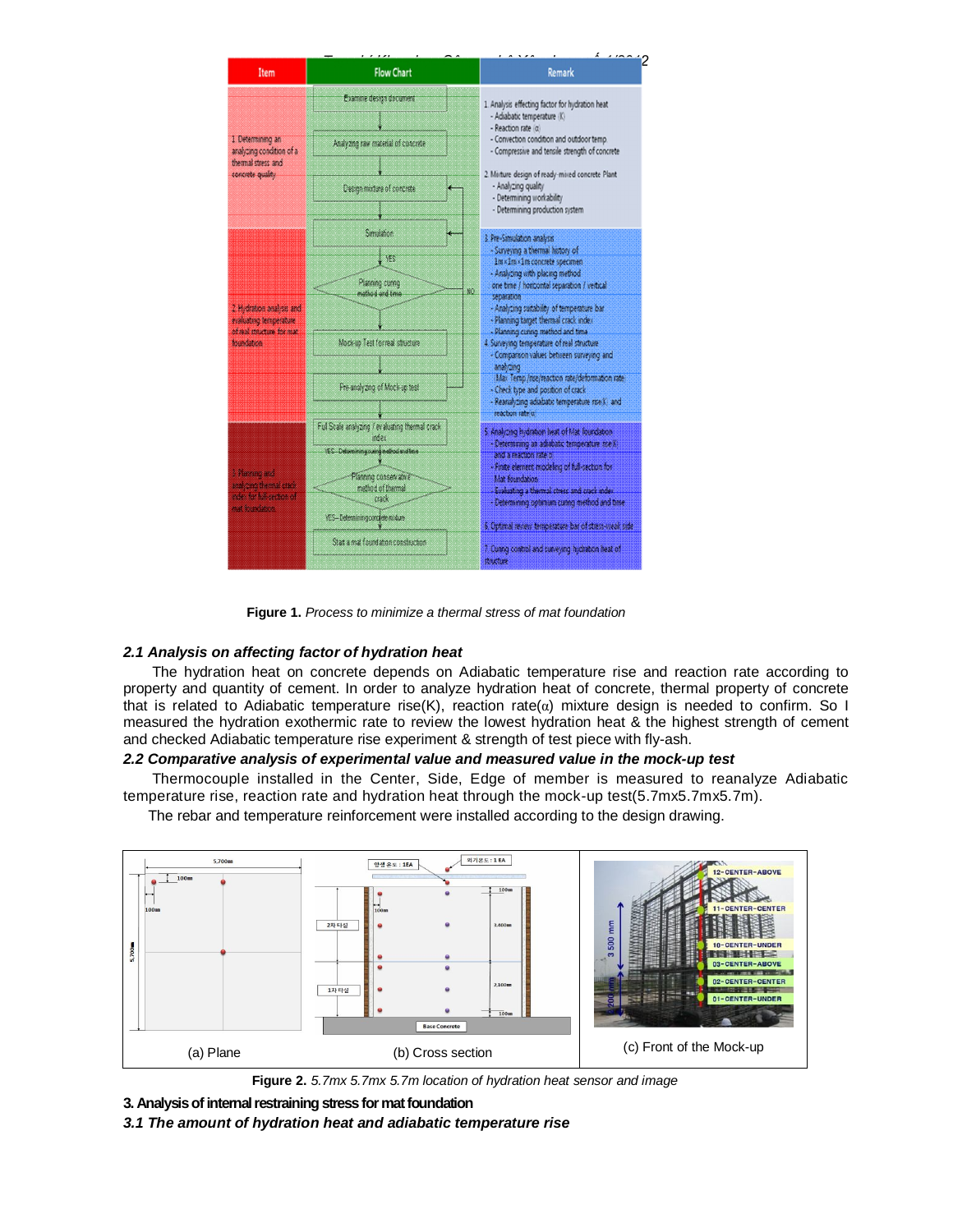#### *Tạp chí Khoa học Công nghệ Xây dựng số 1/2012*

In hydration heat of cement itself there were some differences about 15 to 20 J/g for each product of cement. The results indicate that there was a nothing specific change in hydration heat of the concrete. And in a different product family of the same cement company affiliation of PCB30 showed low heating value. However, this is resulted from low cement fineness and relatively high amount of other admixtures. Also in the experiment of adiabatic temperature rise the temperature rise of hydration heat and the highest temperature showed insignificant differences so that the quality of cements for each company would not affect on the hydration heat of concrete. And a compressive strength of the hydrated concrete demonstrated exceeded 110 percent at 28 curing days and at the same time the compressive strength for each company just showed slight gaps 1 to 5MPa.

Hence, in order to designate the amount of binders for the mix design the amount of adiabatic temperature rise (K from now on) and the reaction velocity ( $\alpha$  from now on) was first calculated under the assumed temperature of concrete placement and then the values were corrected and re-analyzed. The final results are shown in figure 4. Throughout this procedure in the case of using fly-ash in designing binder quantity it is assumed that the total hydration heat would be decreased and the peak point of hydration heat for the total amount of binder would be increased as increasing the quantity of cement.

Therefore, the amount of cement was designed as the minimum value and fly-ash was designated as the maximum value for the mix design, considering air contents for workability and properties by the quality of flyash.



$$
m_{\alpha} = 0.05 \, \text{I} \quad m_K = 0.931 \, e^{1.49/T}
$$

**Figure 3.** *The result of the heat and adiabatic temperature rise by cement types*



**Figure 4.** *The corrected value of adiabatic temperature rise and reaction velocity by classification of binder quantity*

#### *3.2 Temperature rise quantity and analysis of Mock-up Test*

The time reaching the highest temperature of 5.7meter Mock-up test implemented on Jun. 2011 (under the condition of over  $38^{\circ}$ C in ambient temp. and  $33^{\circ}$ C of concrete temp.) was about 70 hours. This hour was postponed up to 20 hours through designing delayed concrete. And the highest temperature classified by height of concrete placement showed  $70.4^{\circ}$ C at 2.2m and  $77.4^{\circ}$ C at 3.5m. This result indicates that the more accumulated hydration heat the higher hydration temperature. And the temperature differences between the center and surface of the member were 14.3 and  $20.6^{\circ}$ C at the highest temperature. These rages are stable to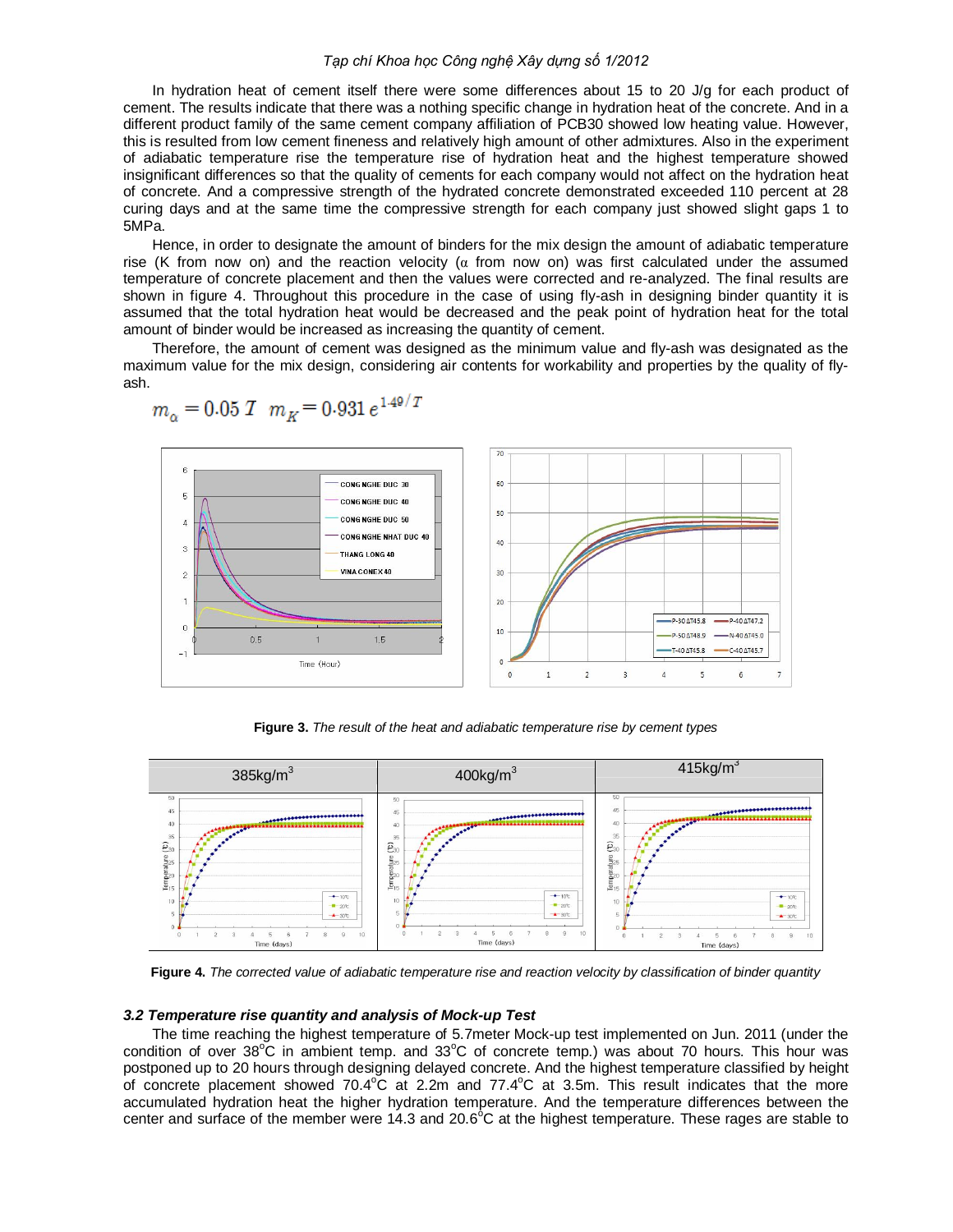#### *Tạp chí Khoa học Công nghệ Xây dựng số 1/2012*

keep the quality control for the mix design and this demonstrates that radiant heat of the hydration heat was lasted long by delaying as much as 7 days at the highest point.

In addition even though the measured rising velocity and highest temperature were similar to each other, comparing to the value analyzed, the period of radiation was somewhat shorter than the value analyzed. This can be assumed that the amount of rise temperature and reaction velocity are accelerated by accumulated hydration heat and influence on high ambient air temperature. Therefore it can be assumed that the pattern of hydration history can be changed by the temperature of concrete placement, the size of member, and delayed time.



|  |  |  |  |  |  |  | Table 1. Comparison between measured and analyzed hydration heat value of Mock-up Test |
|--|--|--|--|--|--|--|----------------------------------------------------------------------------------------|
|--|--|--|--|--|--|--|----------------------------------------------------------------------------------------|

|  |  | <b>Table 2.</b> The amount of adiabatic temperature rise and reaction velocity of the real member |
|--|--|---------------------------------------------------------------------------------------------------|
|  |  |                                                                                                   |

| Class.               | Temp. of concrete placing       | Temp. increased | Reaction velocity |
|----------------------|---------------------------------|-----------------|-------------------|
| Mock-up Test         | $32^{\circ}$ C -35 $^{\circ}$ C | 44.3            | 1.15              |
|                      | 10                              | 49.3            | 0.471             |
| The First Full-Scale | -20                             | 45.6            | 0.943             |
|                      | 30                              | 44.6            | 1.414             |

Although harmful cracks were not observed in the Mock-up test it can be predicted that the same situation would not be appeared in Mat foundation due to different method of concrete placing and size. Hence, reanalyzed methods to cure concrete and period are required so that the data earned via the Mock-up test such as the amount of adiabatic temperature rise and reaction velocity are applied to Full-scale by the first Full-scale analysis. The optimal values are shown in Table 2.

#### *3.3 Consideration by analyzing Full-Scale of the total cross section*

Even though decreasing concrete temperature by controlling hydration heat is a so basic method, it is impossible to apply the method due to the situations of local ready mixed concrete plants and external environment such as extremely high ambient air temperature.

Hence in order to verify the effect of controlling thermal stress by curing condition as seen in Table 3 the relation between concrete and curing temperature is re-analyzed, considering the results measured in Mock-up test and external conditions.As the results if concrete temperature carried into the field were controlled below 30. and curing temperature were kept greater than 35. the stable thermal cracking index (TCI from now on) of over 1.02 would be ensured.

However, in extremely high external temperature and considering consecutive production it is impossible to control concrete temperature less than 30.. Thus a method which keeps internal space temperature of curing blanket not to generate thermal convection from surface after concrete placing was adopted. Table 4 demonstrates the applied section, method of concrete curing, and curing periods. According to the table applied curing method can prevent from harmful cracks, recording TCI of 1.03 to 1.19.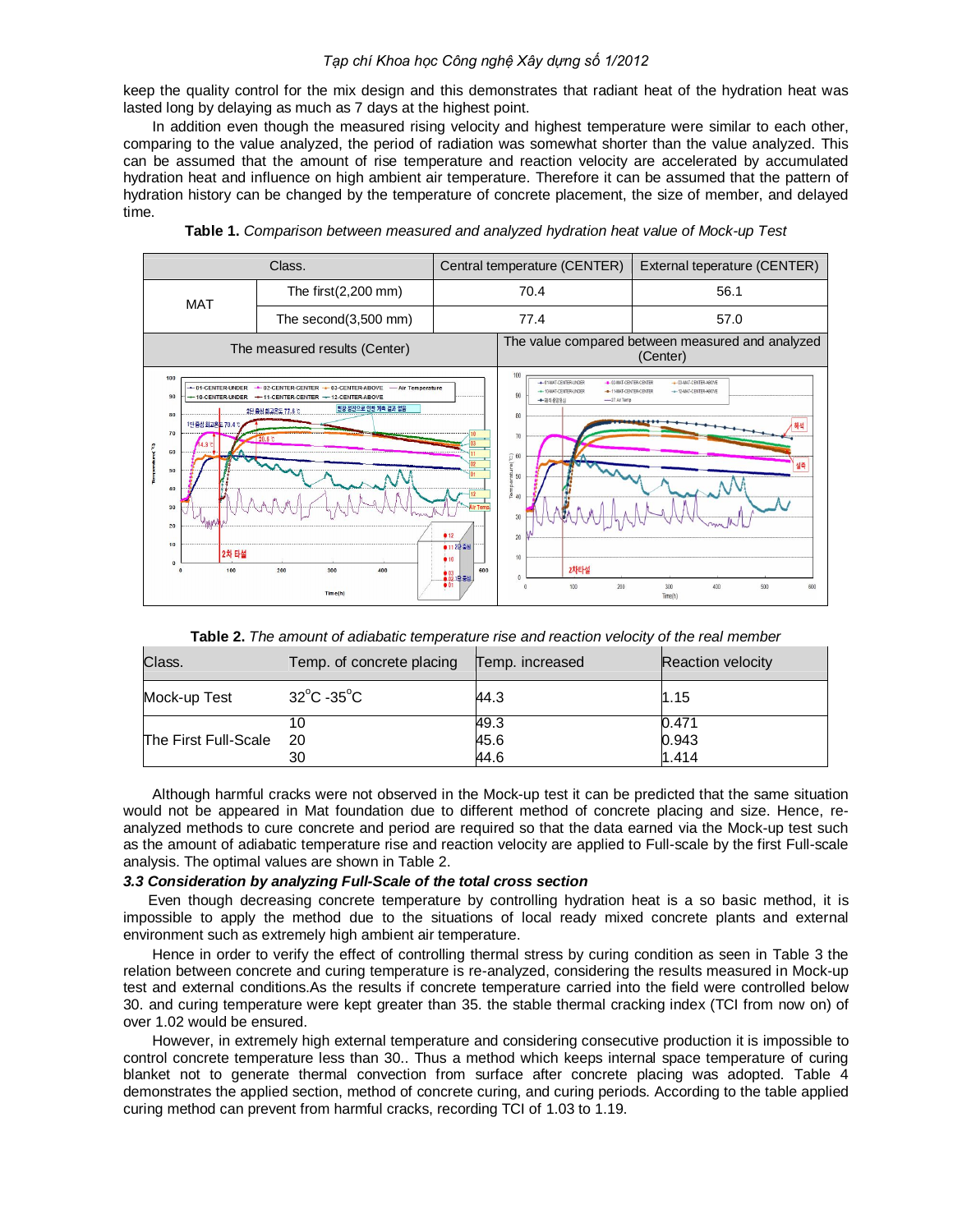# *Tạp chí Khoa học Công nghệ Xây dựng số 1/2012*

| <b>Table 3.</b> The results of thermal stress by temperature of concrete and curing |                               |                |                      |                |            |            |  |  |  |
|-------------------------------------------------------------------------------------|-------------------------------|----------------|----------------------|----------------|------------|------------|--|--|--|
| Class.                                                                              | Concrete temp.   Curing temp. |                | The analyzed results |                |            |            |  |  |  |
|                                                                                     |                               |                | Thermal stress       | Tensile stress | <b>TCI</b> | Evaluation |  |  |  |
| CASE 1                                                                              | $30^{\circ}$ C                | $30^{\circ}$ C | 2.84                 | 2.62           | 0.92       | N.G        |  |  |  |
| CASE 2                                                                              | $30^{\circ}$ C                | $35^{\circ}$ C | 2.49                 | 2.63           | 1.06       | O.K        |  |  |  |
| CASE 3                                                                              | $35^{\circ}$ C                | $30^{\circ}$ C | 3.03                 | 2.63           | 0.87       | N.G        |  |  |  |
| CASE 4                                                                              | $35^{\circ}$ C                | $35^{\circ}$ C | 2.56                 | 2.63           | 1.02       | O.K        |  |  |  |

**Table 3.** *The results of thermal stress by temperature of concrete and curing*

**Table 4.** *Curing method and period*

| Class.                                   | Curing method                                   | Curing period |
|------------------------------------------|-------------------------------------------------|---------------|
| THK 3,000 mm, 3,500 mm section           | 1 layer of vinyl + 3 layers of curing blanket + | 12 days       |
| THK 4,000 mm, 5,000 mm, 5,700 mm section | roof                                            | 20 days       |



**4. Hydration history of mat foundation via actual construction of Lotte Center Hanoi Project**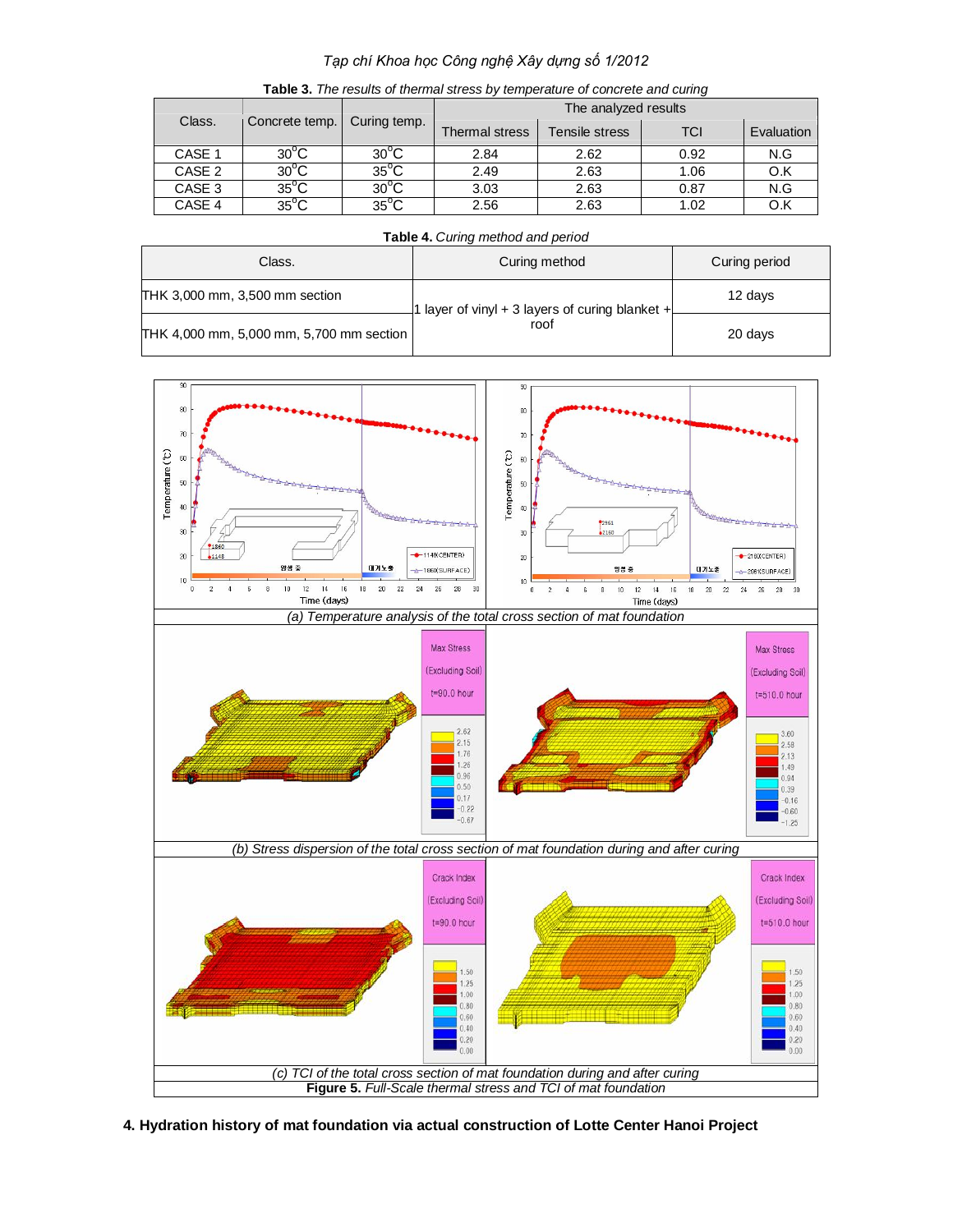# *4.1 The mix design for mat concrete*

The amount of binder required for the mix design was initially designated from 385 to 425 kg and finally designated as seen Table 6 through analyzing the thermal stress and properties of concrete. For upper level the amount of binder was increased. On the other hand, fly-ash replacement ratio was decreased as the level of structure goes up. This is to lead to decreasing temperature differences between the center and surface of mat foundation and then to minimize the highest temperature of lower level, accelerating hydration heat rise of upper level.

| FA             |                            |      | W/B    |       | Unit Weight (kg/m <sup>3</sup> ) |     |     |     |     |      |                   |                  |         |
|----------------|----------------------------|------|--------|-------|----------------------------------|-----|-----|-----|-----|------|-------------------|------------------|---------|
| Class.         | G-Max<br>$(\%)$            |      | $(\%)$ | (9/0) | W                                | B   | С   | F/A | S   | G    | AD <sub>1</sub>   | AD <sub>2</sub>  | $\Box$  |
| Lower<br>level | $20 \text{ mm}$ ~<br>25 mm | 25 % | 38.6   | 46.6  | 160                              | 415 | 311 | 104 | 888 | 987  | $0.80-$<br>1.20%  | $0.40-$<br>0.80% | Delayed |
| Upper<br>level | 25 mm                      | 10 % | 37.6   | 47.5  | 160                              | 425 | 382 | 43  | 885 | 1004 | $0.80-$<br>1.30 % |                  |         |

| Table 6. Concrete mix design applied to mat foundation |
|--------------------------------------------------------|
|--------------------------------------------------------|

### *4.2 Plan of concrete placing and curing management for mat foundation*

Mat foundation constructed in this field consists of 14 layers of mass as if stair shape as seen in Figure 6. And concrete was placed by using 16 concrete pumps with continuous placing for 51 hours. Plus, -1,000 mm section from surface was placed by delayed concrete and the rest of section was placed by normal concrete. The method of curing concrete is demonstrated in 3.3 and shown in Figure 6.



**Figure 6.** *Shape and curing plan of mat foundation*

### *4.3 Thermal stress and TCI of mat foundation*

Hydration heat generated from internal member was measured in real time since concrete placed. As seen in Table 7 the hydration heat was about  $80^{\circ}$ C at center and about  $67^{\circ}$ C at surface when it reached the highest point. And at that time temperature difference between internal and external area was 12.9<sup>o</sup>C with TCI greater than 2.5 which can prevent from generating cracks at initial curing. In particular at the end of curing the difference was less than 28 $\degree$ C with TCI of 1.1 to 1.6. This result leads to alleviating impact by abrupt heating loss.

| <b>TWIP I</b> THOMAI ON OOD ONG TOTAL QOOGLI O HOGIO TOGONOG TO TIIGHOOL TOMAO TOOD OO T |                |                       |                               |                        |                 |  |  |  |
|------------------------------------------------------------------------------------------|----------------|-----------------------|-------------------------------|------------------------|-----------------|--|--|--|
| <b>Item</b>                                                                              |                | <b>Hydration heat</b> | Temp. deviation( $\Delta T$ ) | Thermal stress $(f_t)$ | <b>TCI</b>      |  |  |  |
| THK                                                                                      | Upper          | 70.9                  | 9.1                           | 0.347                  |                 |  |  |  |
| 5,000 mm Section                                                                         | Center         | 80.0                  |                               |                        | $3.0$ $\square$ |  |  |  |
| THK                                                                                      | Upper          | 67.4                  | 12.9                          | 0.493                  | 2.57            |  |  |  |
| 5,700 mm Section                                                                         | Center<br>80.3 |                       |                               |                        |                 |  |  |  |
| Internal temp. of curing blanket                                                         |                |                       | 54.2                          | -                      | ۰               |  |  |  |
| Internal temp. in ambient air                                                            |                |                       | 35.0                          |                        |                 |  |  |  |

**Table 7.** *Thermal stress and TCI at about 70 hours reached to the highest temperature*

|  |  |  | Table 8. Thermal stress and TCI at the end of the curing (about 470 hours) |  |  |
|--|--|--|----------------------------------------------------------------------------|--|--|
|--|--|--|----------------------------------------------------------------------------|--|--|

| Item                          |        | Hydration heat | Temp. deviation<br>$(\Delta T)$ | Thermal stress<br>$(f_t)$ | <b>TCI</b> |  |
|-------------------------------|--------|----------------|---------------------------------|---------------------------|------------|--|
| <b>THK</b><br>Upper           |        | 47.2           | 26.6                            | 2.54                      | 1.11       |  |
| 5,000 mm Section              | Center | 73.8           |                                 |                           |            |  |
| THK                           | Upper  | 48.2           | 26.5                            | 2.53                      | 1.11       |  |
| 5,700 mm Section              | Center | 74.7           |                                 |                           |            |  |
| Internal temp. in ambient air |        | 31.0           |                                 | -                         |            |  |